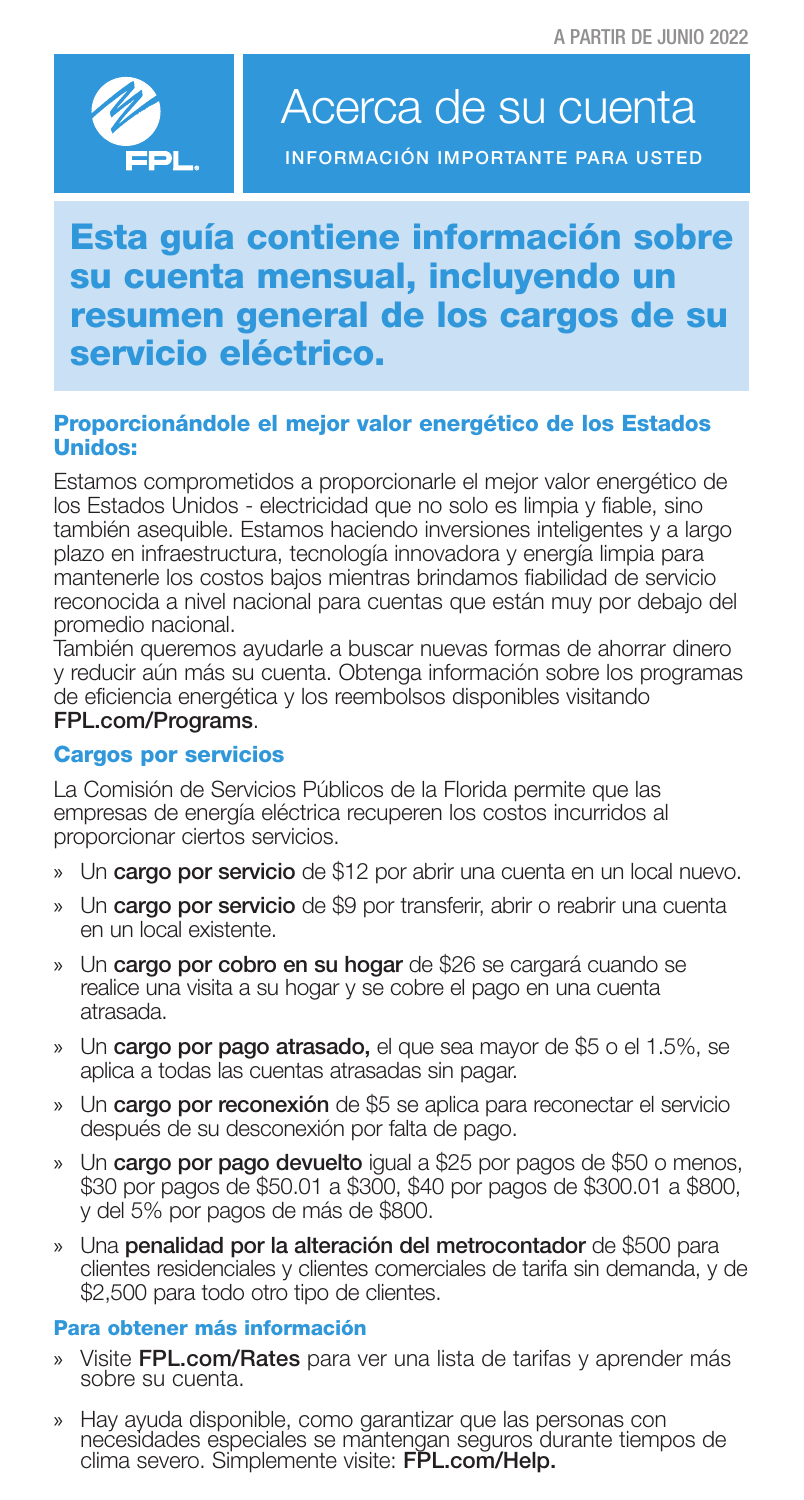| <b>TARIFAS</b><br>Y CARGOS             | Cargo<br>básico /<br>mes | Cargo por energía<br>$<$ 1.000 kWh<br>c/kWh | Cargo por energía<br>$>1.000$ kWh<br>c/kWh | Conservación<br>c/kWh | Capacidad<br>c/kWh | Medioambiental<br>c/kWh |
|----------------------------------------|--------------------------|---------------------------------------------|--------------------------------------------|-----------------------|--------------------|-------------------------|
| Residential<br>Service (RS-1)          | \$8.99                   | 6.683                                       | 7.683                                      | 0.134                 | 0.239              | 0.299                   |
| Residential<br>TOU Rider*<br>$(RTR-1)$ | \$8.99                   | 12.043**                                    | $-5.267**$                                 | 0.134                 | 0.239              | 0.299                   |

|                                        | Protección<br>contra<br>tormentas<br>c/kWh | Cargo por<br>combustible<br>$<$ 1.000 kWh<br>c/kWh | Cargo por<br>combustible<br>$>1.000$ kWh<br>c/kWh | Cargo por<br>recuperación de<br>restauración de<br>tormentas<br>c/kWh | Cargo provisional<br>por recuperación<br>de restauración de<br>tormentas<br>c/kWh | Crédito por<br>transición<br>c/kWh |
|----------------------------------------|--------------------------------------------|----------------------------------------------------|---------------------------------------------------|-----------------------------------------------------------------------|-----------------------------------------------------------------------------------|------------------------------------|
| Residential<br>Service (RS-1)          | 0.214                                      | 3.487                                              | 4.487                                             | 0.800                                                                 | 0.300                                                                             | 2.106                              |
| Residential<br>TOU Rider*<br>$(RTR-1)$ | 0.214                                      | $0.285**$                                          | $-0.122**$                                        | 0.800                                                                 | 0.300                                                                             | 2.106                              |

\*\* Excepto por los cargos básicos, todas las tarifas y los cargos según la lista de tarifas RS-1 se aplicarán a RTR-1. Los cargos por energía básica y los cargos por<br>© combustible y créditos de RTR-1 correspondentes al uso

| <b>TARIFAS DE ILUMINACIÓN EXTERIOR: UNIDADES PROPIEDAD DE FPL</b><br>(ACCESORIO, MANTENIMIENTO, Y ENERGÍA BÁSICA NO COMBUSTIBLE) | OS I/II<br><b>High Pressure</b><br><b>Sodium Vapor</b> |
|----------------------------------------------------------------------------------------------------------------------------------|--------------------------------------------------------|
| Open Bottom 5,400 lu 70 watts                                                                                                    | \$6.20                                                 |
| Open Bottom 8,800 lu 100 watts                                                                                                   | \$5.95                                                 |
| Open Bottom with Shield 8,800 lu 100 watts                                                                                       | \$7.30                                                 |
| Acorn 8,800 lu 100 watts                                                                                                         | \$20.90                                                |
| Colonial 8,800 lu 100 watts                                                                                                      | \$7.21                                                 |
| English Coach 8,800 lu 100 watts                                                                                                 | \$22.59                                                |
| Destin Single 8,800 lu 100 watts                                                                                                 | \$37.33                                                |
| Destin Double 17,600 lu 200 watts                                                                                                | \$73.87                                                |
| Cobrahead 5,400 lu 70 watts                                                                                                      | \$7.97                                                 |
| Cobrahead 8,800 lu 100 watts                                                                                                     | \$7.30                                                 |
| Cobrahead 20,000 lu 200 watts                                                                                                    | \$10.57                                                |
| Cobrahead 25,000 lu 250 watts                                                                                                    | \$11.03                                                |
| Cobrahead 46,000 lu 400 watts                                                                                                    | \$13.48                                                |
| Cutoff Cobrahead 8,800 lu 100 watts                                                                                              | \$7.85                                                 |
| Cutoff Cobrahead 25,000 lu 250 watts                                                                                             | \$11.11                                                |
| Cutoff Cobrahead 46,000 lu 400 watts                                                                                             | \$13.49                                                |
| Bracket Mount CIS 25,000 lu 250 watts                                                                                            | \$20.11                                                |
| Tenon Top CIS 25,000 lu 250 watts                                                                                                | \$20.12                                                |
| Bracket Mount CIS 46,000 lu 400 watts                                                                                            | \$23.14                                                |
| Small ORL 20,000 lu 200 watts                                                                                                    | \$19.84                                                |
| Small ORL 25,000 lu 250 watts                                                                                                    | \$19.89                                                |
| Small ORL 46,000 lu 400 watts                                                                                                    | \$22.71                                                |
| Large ORL 20,000 lu 200 watts                                                                                                    | \$30.14                                                |
| Large ORL 46,000 lu 400 watts                                                                                                    | \$36.27                                                |
| Shoebox 46,000 lu 400 watts                                                                                                      | \$19.99                                                |
| Directional 16,000 lu 150 watts                                                                                                  | \$10.78                                                |
| Directional 20,000 lu 200 watts                                                                                                  | \$14.67                                                |
| Directional 46,000 lu 400 watts                                                                                                  | \$14.53                                                |
| Large Flood 125,000 lu 1,000 watts                                                                                               | \$26.65                                                |

|                                 | <b>OS I/II</b><br><b>Mercury Vapor</b> |
|---------------------------------|----------------------------------------|
| Open Bottom 7,000 lu 175 watts  | \$6.02                                 |
| Cobrahead 3,200 lu 100 watts    | \$7.73                                 |
| Cobrahead 7,000 lu 175 watts    | \$8.09                                 |
| Cobrahead 9.400 lu 250 watts    | \$10.70                                |
| Cobrahead 17,000 lu 400 watts   | \$13.14                                |
| Cobrahead 48,000 lu 1,000 watts | \$27.92                                |
| Directional 17,000 lu 400 watts | \$17.22                                |

|                                                   | OS I/II<br><b>Metal Halide</b>                       |
|---------------------------------------------------|------------------------------------------------------|
| Acorn<br>12,000 lu<br>175 watts                   | \$23.30                                              |
| Colonial<br>12,000 lu<br>175 watts                | \$9.65                                               |
| English<br>Coach<br>12,000 lu<br>175 watts        | \$24.76                                              |
| Destin Single<br>12,000 lu<br>175 watts           | \$39.28                                              |
| Destin<br>Double<br>24,000 lu<br>350 watts        | \$77.16                                              |
| Small Flood<br>32,000 lu<br>400 watts             | \$14.81                                              |
| Small Parking<br>Lot<br>32,000 lu<br>400 watts    | \$22.02                                              |
| Large Flood<br>100,000 lu<br>1,000 watts          | \$27.51                                              |
| Large Parking<br>Lot<br>100,000 lu<br>1,000 watts | \$41.38                                              |
|                                                   |                                                      |
|                                                   | OS I/II<br><b>Metal Halide</b><br><b>Pulse Start</b> |
| Acorn<br>13,000 lu<br>150 watts                   | \$24.91                                              |
| Colonial<br>13,000 lu<br>150 watts                | \$10.15                                              |
| English<br>Coach<br>13,000 lu<br>150 watts        | \$25.40                                              |
| Destin Single<br>13,000 lu<br>150 watts           | \$49.96                                              |
| Destin<br>Double<br>26,000 lu<br>300 watts        | \$97.70                                              |
| Small Flood<br>33,000 lu<br>350 watts             | \$15.54                                              |
| Shoebox<br>33,000 lu<br>350 watts                 | \$17.42                                              |

|                                                        | OS I/II<br>LED |
|--------------------------------------------------------|----------------|
| Acorn 3,776 lu 75 watts                                | \$30.30        |
| Street Light 4,440 lu 72 watts                         | \$21.04        |
| Acorn A5 2,820 lu 56 watts                             | \$35.50        |
| Cobrahead S2 5,100 lu 73 watts                         | \$11.23        |
| Cobrahead S3 10,200 lu 135 watts                       | \$14.01        |
| ATB071 S2/S3 6,320 lu 71 watts                         | \$14.01        |
| ATB1 105 S3 9,200 lu 105 watts                         | \$19.12        |
| ATB2 280 S4 23,240 lu 280 watts                        | \$23.62        |
| E132 A3 7,200 lu 132 watts                             | \$40.41        |
| E157 SAW 9,600 lu 157 watts                            | \$28.24        |
| WP9 A2/S2 7,377 lu 140 watts                           | \$62.58        |
| Destin Double 15,228 lu 210 watts                      | \$106.02       |
| ATB0 108 S2/S3 9,336 lu 108 watts                      | \$13.21        |
| Colonial 3,640 lu 45 watts                             | \$13.94        |
| LG Colonial 5,032 lu 72 watts                          | \$16.56        |
| Security Lt 4,204 lu 43 watts                          | \$8.10         |
| Roadway 1 5,510 lu 62 watts                            | \$10.06        |
| Galleon 6s q 32,327 lu 315 watts                       | \$36.65        |
| Galleon 7s q 38,230 lu 370 watts                       | \$40.95        |
| Galleon 10s q 53,499 lu 528 watts                      | \$56.22        |
| Flood 421 W 36,000 lu 421 watts                        | \$32.53        |
| Wildlife Cert 5,355 lu 106 watts                       | \$28.06        |
| Evolve Area 8,300 lu 72 watts                          | \$22.06        |
| ATB0 70 8,022 lu 72 watts                              | \$13.16        |
| ATB0 100 11,619 lu 104 watts                           | \$14.33        |
| ATB2 270 30,979 lu 274 watts                           | \$26.12        |
| Roadway 2 9,514 lu 95 watts                            | \$11.21        |
| Roadway 3 15,311 lu 149 watts                          | \$15.26        |
| Roadway 4 28,557 lu 285 watts                          | \$21.57        |
| Colonial Large 5,963 lu 72 watts                       | \$15.18        |
| Colonial Small 4,339 lu 45 watts                       | \$14.26        |
| Acorn A 8,704 lu 81 watts                              | \$29.97        |
| Destin I 7,026 lu 99 watts                             | \$49.15        |
| Flood Large 37,400 lu 297 watts                        | \$29.09        |
| Flood Medium 28,700 lu 218 watts                       | \$24.57        |
| Flood Small 18,600 lu 150 watts                        | \$20.78        |
| ATB2 210 23,588 lu 208 watts                           | \$22.26        |
| Destin 8,575 lu 77 watts                               | \$37.89        |
| Destin Wildlife 1,958 lu 56 watts                      | \$43.51        |
| AEL Roadway ATBS 3K 8,212 lu 76 watts                  | \$8.27         |
| AEL Roadway ATBS 4K 8,653 lu 76 watts                  | \$8.27         |
| Cree RSW Amber - XL 5,300 lu 144 watts                 | \$19.95        |
| Cree RSW Amber - Large 3,715 lu 92 watts               | \$14.84        |
| EPTC 7,300 lu 65 watts                                 | \$21.38        |
| Cont American Elect 3K 3,358 lu 38 watts               | \$9.84         |
| Cont American Elect 4K 3,615 lu 38 watts               | \$9.84         |
| Acuity AEL ATB2 Gray 16,593 lu 133 watts               | \$12.75        |
| Holophane Granville (Black/Black) 3K 6,586 lu 51 watts | \$21.60        |
| Cree XSPM 12,000 lu 95 watts                           | \$11.18        |
|                                                        |                |

\* Las tarifas aprobadas por la Comisión de Servicios Públicos de la Florida en los Legajos N.º . 20190038-EI, 20200241-EI, 20210015-EI, 20210015-EI, 20210015-EI, 20210015-EI, 20210015-EI, 20210015-EI, 20210012-EI, 20210002